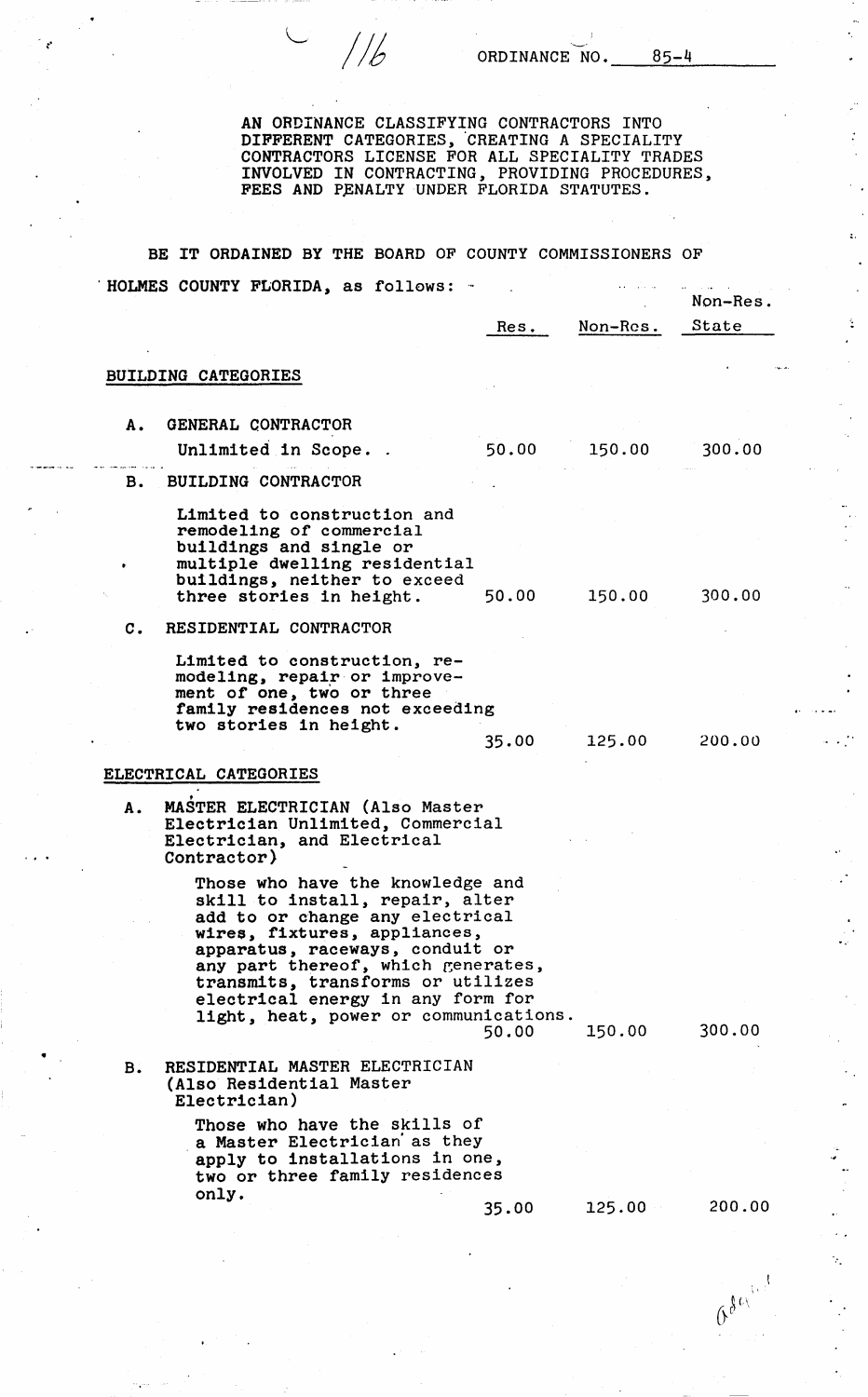|                |                                                                                                                                                                                                                                                                                                                                        | Res.  | $Non-R$ | Non-Res.<br>State |
|----------------|----------------------------------------------------------------------------------------------------------------------------------------------------------------------------------------------------------------------------------------------------------------------------------------------------------------------------------------|-------|---------|-------------------|
| $\mathbf{c}$ . | JOURNEYMAN ELECTRICIAN                                                                                                                                                                                                                                                                                                                 |       |         |                   |
|                | Those qualified to perform<br>work in the electrical trades<br>while employed or supervised by                                                                                                                                                                                                                                         |       |         |                   |
|                | a Master Electrician.                                                                                                                                                                                                                                                                                                                  | 25.00 | 75.00   | 200.00            |
|                | PLUMBING CATEGORIES                                                                                                                                                                                                                                                                                                                    |       |         |                   |
| Α.             | MASTER PLUMBER (Also Commercial<br>Plumber, Master Plumber Unlimited,<br>Plumbing Contractor)                                                                                                                                                                                                                                          |       |         |                   |
|                |                                                                                                                                                                                                                                                                                                                                        | 50.00 | 150.00  | 300.00            |
|                | Those who have knowledge and<br>skill to install, maintain, re-<br>pair, alter or extend plumbing,<br>septic tanks, water supply sys-<br>tems, storm, sewer and all fix-<br>tures appliances, appurtenances,<br>apparatus or equipment used in<br>connection therewith, inside of,<br>or attached to any building,<br>lot or permises. |       |         |                   |
| в.             | RESIDENTIAL MASTER PLUMBER (Also<br>Residential Plumber)                                                                                                                                                                                                                                                                               |       |         |                   |
|                | Those who have the skills of a<br>master plumber as they apply to<br>installations in one, two or<br>three family residences only.                                                                                                                                                                                                     |       |         |                   |
|                |                                                                                                                                                                                                                                                                                                                                        | 50.00 | 150.00  | 300.00            |
| $\mathbf{c}$ . | JOURNEYMAN PLUMBER                                                                                                                                                                                                                                                                                                                     |       |         |                   |
|                | Those qualified to perform<br>work in the plumbing trades<br>while employed or supervised<br>by a master plumber.                                                                                                                                                                                                                      |       |         |                   |
|                |                                                                                                                                                                                                                                                                                                                                        | 25.00 | 125.00  | 200.00            |
|                | MECHANICAL (HARV) CATEGORIES                                                                                                                                                                                                                                                                                                           |       |         |                   |
| Α.             | MECHANICAL CONTRACTOR                                                                                                                                                                                                                                                                                                                  |       |         |                   |
|                | Those qualified to install,<br>repair, alter, extend or design<br>central air conditioning, re-<br>frigeration, heating and                                                                                                                                                                                                            |       |         |                   |
|                | ventilating, including ductwork,<br>boiler and unfired pressure vessel<br>systems, lift stations, gasoline<br>tank and pumps, fire sprinkler<br>systems, fuel transmission lines,                                                                                                                                                      |       |         |                   |
|                | and all appurtenances, apparatus,<br>or equipment used in connection<br>therewith.                                                                                                                                                                                                                                                     |       |         |                   |
| <b>B.</b>      | AIR CONDITIONING CLASS "A" (Also<br>HARV "A")                                                                                                                                                                                                                                                                                          | 50.00 | 150.00  | $300:00 -$        |
|                | Those who are qualified to.                                                                                                                                                                                                                                                                                                            |       |         |                   |
|                | install, maintain, repair,<br>fabricate, alter, extend,<br>central air conditioning,<br>refrigeration heating and<br>ventilating, including duct-<br>work, within a complete system                                                                                                                                                    |       |         |                   |
|                | unlimited in horsepower or tons,<br>and all appurtenances, apparatus,<br>piping vessels, ducts and insulation                                                                                                                                                                                                                          |       |         |                   |

 $\sim 10^{-11}$ 

50.00

used in connection therewith.

*/!?* 

150.00

300.00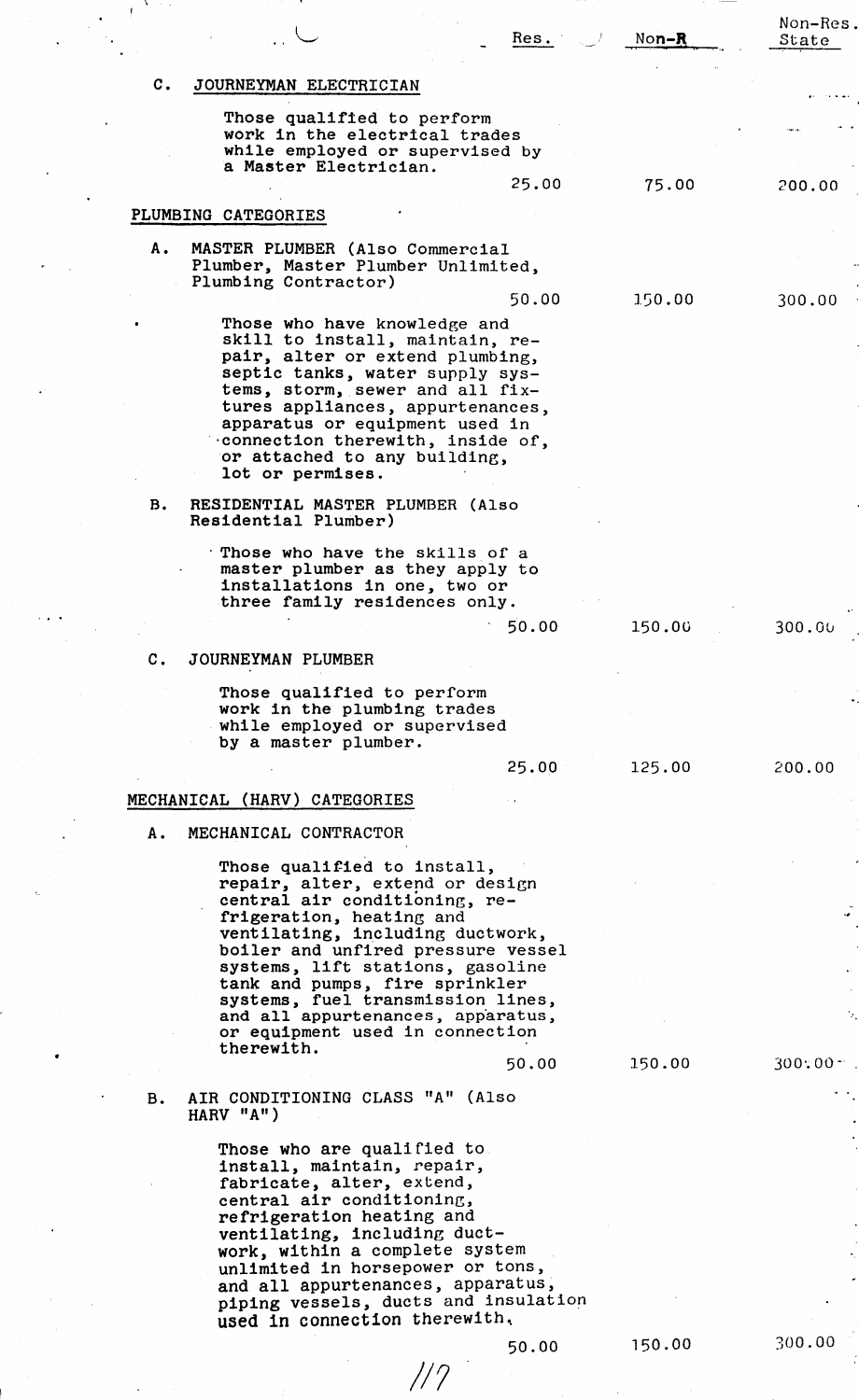|    |                                                                           |          | Non-Res. |
|----|---------------------------------------------------------------------------|----------|----------|
|    | Res.                                                                      | Non-Res. | State    |
|    |                                                                           |          |          |
|    |                                                                           |          |          |
|    | Work may include, but shall not<br>be limited to roof deck insulation,    |          |          |
|    | roof coating, painting and covering                                       |          |          |
|    | including use of sheet metal and                                          |          |          |
|    | installation of other sheet metal<br>products incidential to roofing work |          |          |
|    | or other material in connection there-                                    |          |          |
|    | with or any combination thereof.                                          |          |          |
|    | and including installation of non-<br>structural decking and siding.      |          |          |
|    |                                                                           |          |          |
|    | 25.00                                                                     | 125.00   | 200.00   |
| D. | SEPTIC TANK CONTRACTOR                                                    |          |          |
|    | Those who are qualified with                                              |          |          |
|    | experience and skill to install                                           |          |          |
|    | septic tanks only.                                                        |          |          |
|    | 25.00                                                                     | 125.00   | 200,00   |
| Ε. | SIGN, ELECTRICAL CONTRACTOR                                               |          |          |
|    | Those who are qualified to install,                                       |          |          |
|    | repair, alter, add to, or change                                          |          |          |
|    | electrical wires, apparatus, race-<br>ways, conduit or any part thereof   |          |          |
|    | on electrical signs and is quali-                                         |          |          |
|    | fied to erect signs. Such con-                                            |          |          |
|    | tractor may connect to an existing<br>sign circuit and may contract for,  |          |          |
|    | and take out building permits for                                         |          |          |
|    | the erection of signs.                                                    | 150.00   | 200.00   |
|    | 25.00                                                                     |          |          |
| F. | SWIMMING POOL CONTRACTOR, COMMERCIAL                                      |          |          |
|    | (Also Class "A")                                                          |          |          |
|    | Those who are qualified to excavate,                                      |          |          |
|    | construct, fabricate, install and<br>equip all swimming pools, including  |          |          |
|    | the pumps, pool heaters, solar pool                                       |          | У.,      |
|    | heaters, filters and chlorinators                                         |          |          |
|    | and that piping incidential to the<br>recirculating system. He may do the |          |          |
|    | slab incidential to the pool.                                             |          |          |
|    | 25.00                                                                     | 125.00   | 200.00   |
|    |                                                                           |          |          |
| G. | SWIMMING POOL CONTRACTOR, RESIDENTIAL                                     |          |          |
|    | Those who are qualified to excavate,                                      |          |          |
|    | construct, fabricate, install and<br>equip residential swimming pools,    |          |          |
|    | including the pumps, pool heaters                                         |          |          |
|    | solar pool heaters, filters and<br>chlorinators and that piping in-       |          |          |
|    | cidential to the recirculating                                            |          |          |
|    | system. He may do the slab in-                                            |          |          |
|    | cidential to the pool.                                                    |          |          |
|    | 25.00                                                                     | 125.00   | 200.00   |
|    |                                                                           |          |          |
|    |                                                                           |          |          |

 $\begin{bmatrix} \Delta_1 \\ \Delta_2 \\ \Delta_3 \end{bmatrix}$ 

•

 $\frac{1}{2} \frac{1}{2} \frac{1}{2} \frac{1}{2} \frac{1}{2} \frac{1}{2} \frac{1}{2} \frac{1}{2} \frac{1}{2} \frac{1}{2} \frac{1}{2} \frac{1}{2} \frac{1}{2} \frac{1}{2} \frac{1}{2} \frac{1}{2} \frac{1}{2} \frac{1}{2} \frac{1}{2} \frac{1}{2} \frac{1}{2} \frac{1}{2} \frac{1}{2} \frac{1}{2} \frac{1}{2} \frac{1}{2} \frac{1}{2} \frac{1}{2} \frac{1}{2} \frac{1}{2} \frac{1}{2} \frac{$ 

 $\frac{1}{\sqrt{2}}\sum_{i=1}^{n} \frac{1}{\sqrt{2}}\left(\frac{1}{\sqrt{2}}\right)^2$ 

 $\frac{1}{2}$ 

 $\hat{\mathcal{L}}$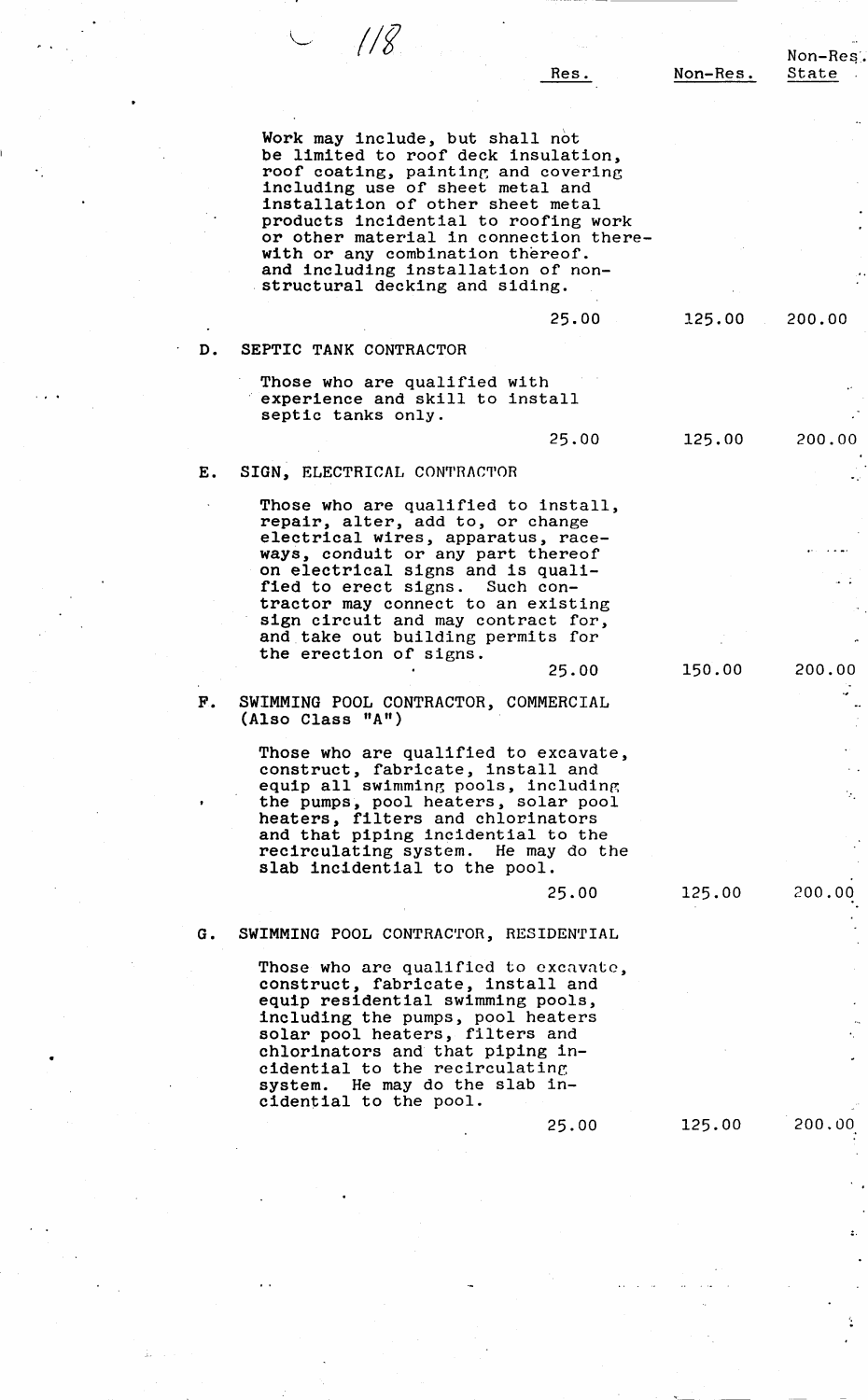35.00

35.00

## Non-Res State

200.00

200.00

# C. AIR CONDITIONING CLASS "B" (Also **HARV** "B")

Those who are qualified to install, maintain, repair, fabricate, alter,<br>extend, central air conditioning refrigeration, heating and ventilating, including ductwork within a complete system limited to twenty **five** tons cooling and five hundred thousand BTU heating, and all appurtenances, apparatus, pipine **vessels,** ducts and insulation used in connection therewith.

## 125.00

## **D. AIR CONDITIONING** CLASS "C" (Also **HARV "C")**

Those whose business is limited to servicing of air conditioning, heating or refrigeration systems including duct alterations on **those systems.** 

# 125.00

125.00

# D. AIR CONDITIONING-RESIDENTIAL CONTRACTOR

Those who are qualified to install, repair, alter or extend any system of air conditioning and warm air heating and ventilation in connection therewith, not to exceed five (5) tons cooling capacity per unit, including any and all duct systems necessary to make complete an air conditioning system serving one, two or three family residences not exceeding two stories in height.

## 35.00

# ~00.0-0

200.00

## **SPECIALTIES** CONTRACTOR

•

**A.**  & **B.**  INSULATION CONTRACTOR, ALL TYPES & **BUILDINGS** 

> Those who are qualified to install, maintain, repair, alter or extend any insulation primarily installed to prevent loss or gain of heat from internal or external sources in pipes, **vessels,** ducts or built-up refrigerated boxes or rooms, or acoustical materials and those who are qualified to install, maintain, repair, alter or extend any insulation primarily installed to prevent loss or gain of heat.

## 25.00

# 125.00

## **C. ~OOFING** CONTRACTOR

Those who are qualified to install, repair and replace roof covering

J/9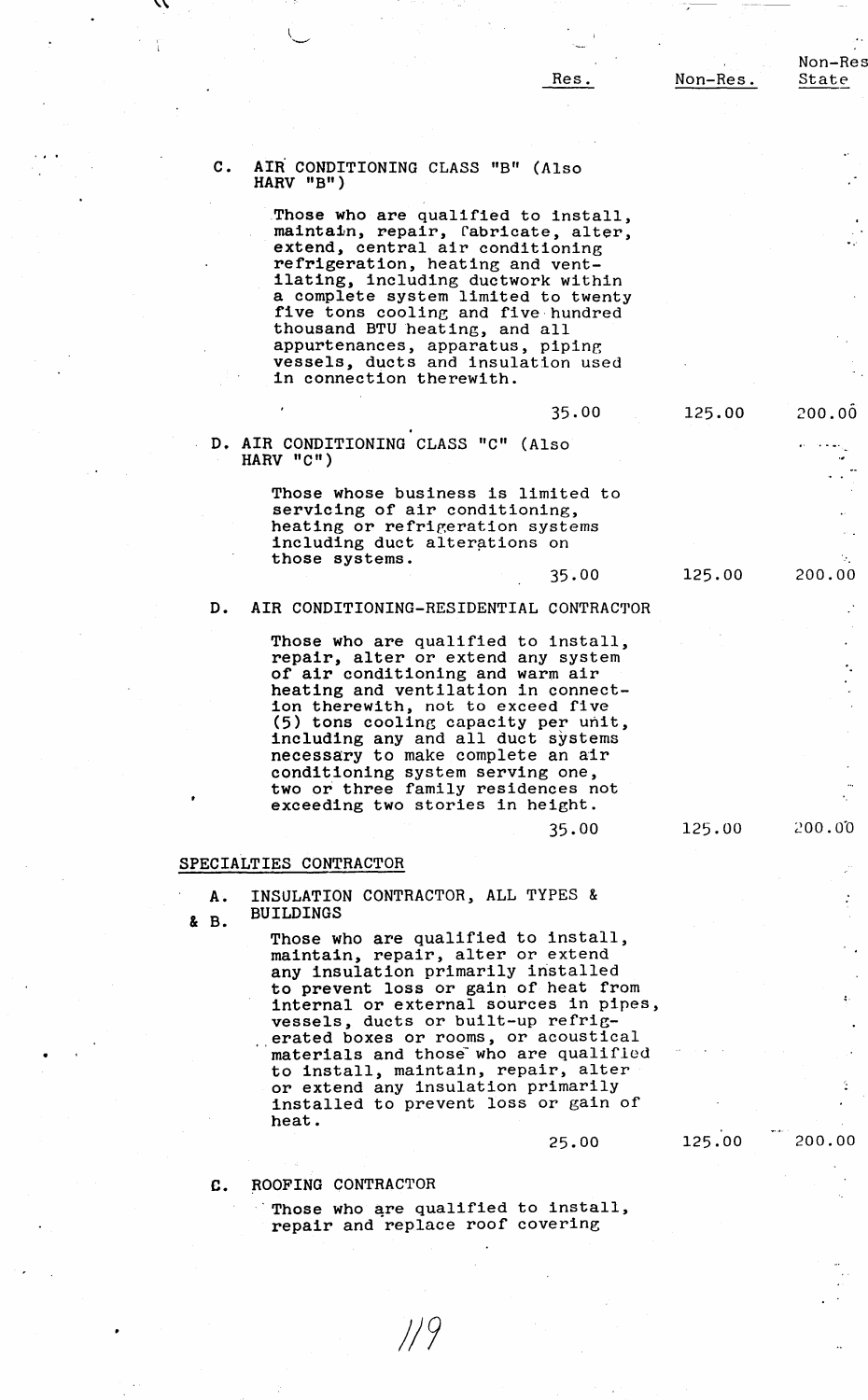# H. **SWIMMING** POOL CONTRACTOR, MAINTENANCE & REPAIR

Those who are qualified to maintain and treat the water in existing swimming pools, both public and private, make minor repairs to existing pool masonry, such as patching cracks in pool bottoms and walls, repaint or resurface the walls bottoms of pools preventative maintenance to equippreventative maintenance to equip<br>ment, such as filters and chlorinators.

# 25.00

125.00 200.00

 $\hat{\mathcal{L}}_1$ 

 $\overline{a}$ ۰.  $\frac{1}{2}$ 

 $\mathbf{L}$ Ċ.

 $\ddot{\cdot}$ 

 $\zeta$